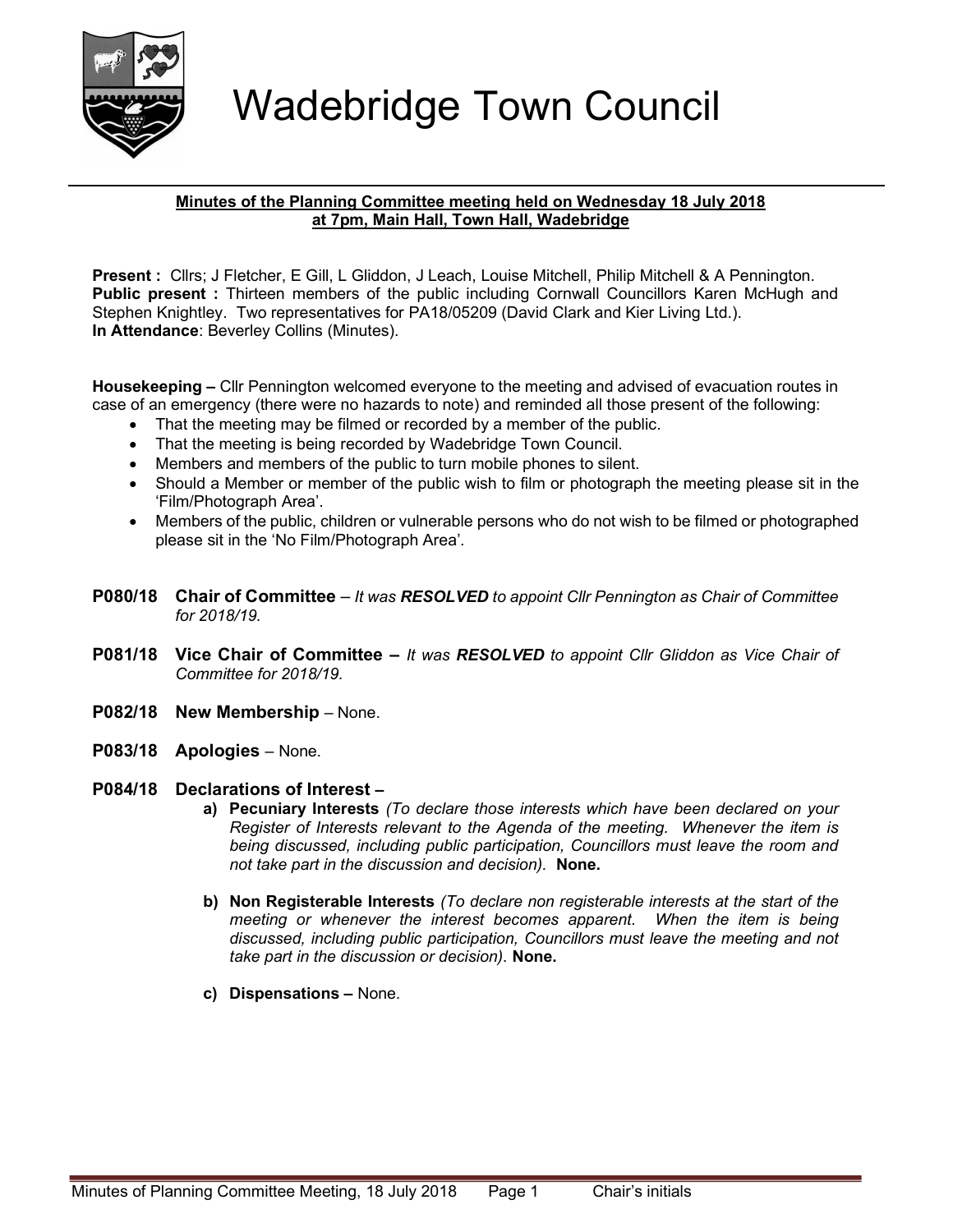- **P085/18 Public Participation** all comments made were in relation to planning application PA18/05209.
	- A member of the public addressed the Committee on behalf of residents in Bodieve who strongly object to the application - many residents were unaware of the application. Reasons for the objection include; the scheme is overdevelopment on a grand scale, outside the existing boundary, the site is prime agricultural land and it is not in accordance with feedback from January 2017 Neighbourhood Plan consultation. Concerns were also noted with the option for additional future development on the site which members of Egloshayle Parish Council had discussed favourably at their meeting on 17 July 2018.
	- A member of the public advised the Committee that the application is what Wadebridge needs. Details of the proposal were relayed - believes the development is much needed and if people looked at the scheme would realise it is very good. Referred to the nimby attitude toward development within Wadebridge. Believes the Town council should support the scheme.
	- A member of the public and resident of Bodieve opposed the application for reasons including; concerns that school will not be built as the developer is only providing the land and Cornwall Council funding may not be available, future issues with places at the comprehensive school which may mean local children will have to travel elsewhere to school. Development could be elsewhere on sites large enough to take the development without the need to create new roads or impact on the B3314. Referred to negative impact to tourism as a large housing / industrial estate may detract holiday makers from coming to this area. Bodieve is a quiet hamlet and the development will cause noise nuisance and light pollution.
	- Cllr McHugh Cllr Pennington, as Chair of Committee advised Cllr McHugh that her comments would be as an individual. Cllr McHugh advised that she was in attendance as a Cornwall Councillor (Wadebridge West) and as a resident of Bodieve. Cllr McHugh gave reasons for her support of the application as a Wadebridge resident looking forward for the future of the town. Other sites are available but the school issues will remain an issue regardless of which site is developed. Cllr McHugh gave her reasons for liking the proposal including; it includes maximum affordable housing and a self-build element and referred to rental property figures. Referred to the precarious footpath linking houses at Bodieve and the secondary school site where speeding traffic is an issue - the proposal will improve access and junctions to slow the traffic and benefit Bodieve hamlet. Additional potential benefits to Bodieve hamlet include mains drainage and town gas – for Wadebridge as a whole it is a very favourable site. Referred to mixed development proposal which is in keeping with neighbourhood plan policy and includes employment land and shops. Accepts that the provision for a school is for land only – as for other proposed developments it is up to the local authority or a private academy to provide the school. Looking at the positives for Wadebridge rather than as a Bodieve resident – need to think of the bigger picture.
	- Cllr Knightley addressed the committee noting that the site has been discussed for a long time and that it does have permission for a football training pitch. Noted that the site is included in the emerging Neighbourhood plan and has evolved from the beginning of that; the application has been recommended for approval by Egloshayle Parish Council at their meeting held 17 July 2018 and the draft Plan has been ratified by the three councils involved and this site is included within that. Understands why new housing will impact on Wadebridge and major discussion has taken place regarding this – referred to development at Two Trees and details were provided. Referred to the Cornwall Plan and new housing being driven by the Government – advised that if the new housing is not resolved locally then it may be forced upon Wadebridge by law from Central Government – Cornwall Council prefer that development is resolved by the local community. Land is being made available for a school and Cllr Knightley gave details of how that process would work and he highlighted that other sites have been approved without this element. Also referred to allocation for employment land and Cllr Knightley advised specific details of employers and companies which he is aware wish to relocate to the site for various reasons.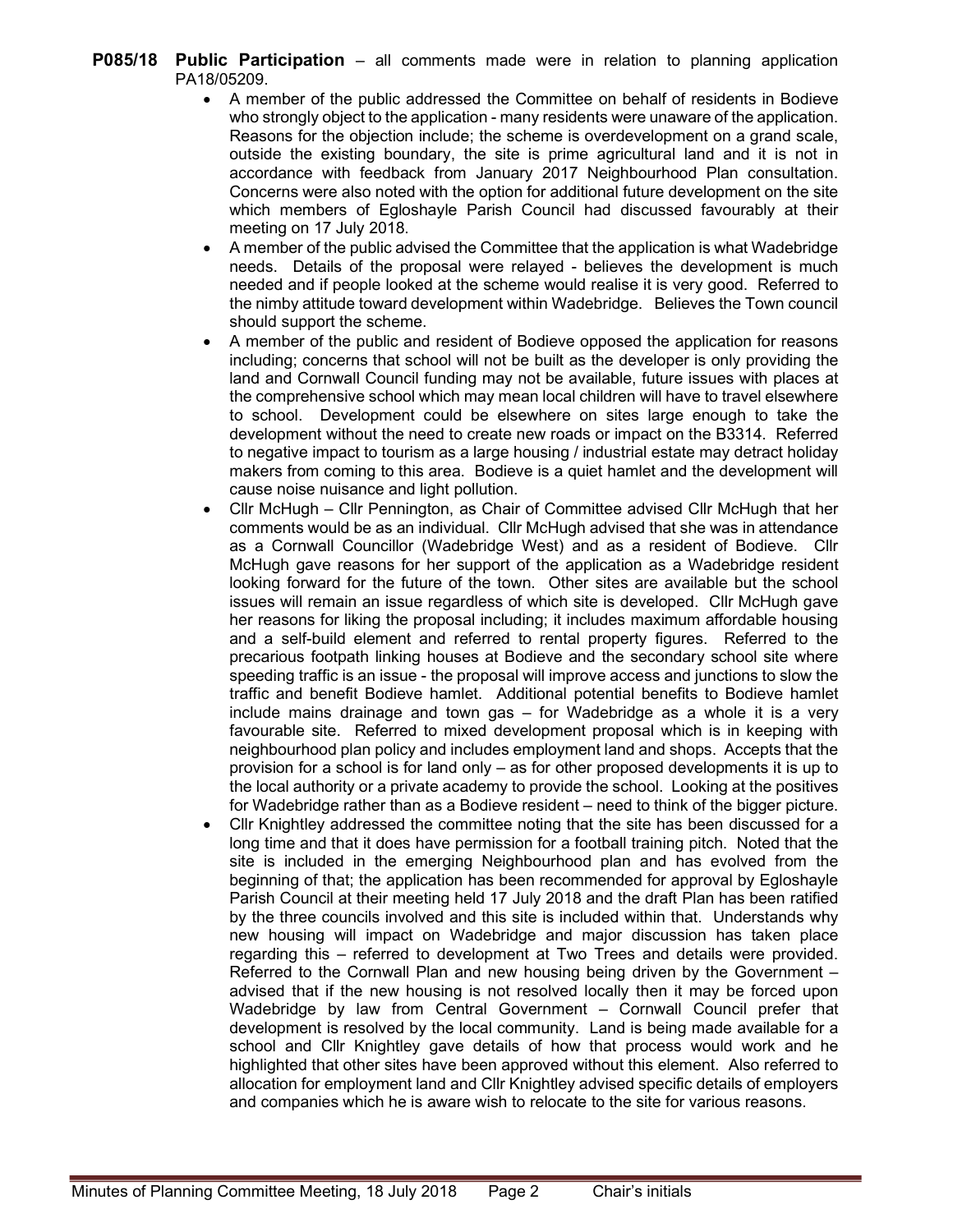Advised he does support the site as there are no other sites more sustainable or developable than this. Referred to the direction of growth being the natural area of growth – highlighted poor links if land toward Bodmin is developed. Noted that it is unfortunate that the site is close to the hamlet of Bodieve which is regarded as precious – believes that the neighbourhood plan does protect the hamlet and if further ways to protect the hamlet are required then he will address this. Referred to points raised earlier regarding services / infrastructure including sewage and mains gas.

- Mr Clark addressed the Committee referring to the ratification of the Neighbourhood Plan and advised that the application site is a proportion of an allocated site ratified within the neighbourhood plan. Detailed specifics of the proposal were provided and information relating to the outcome of consultations and meetings with both Officers of Cornwall Council and residents was relayed including that the element of land being provided for a new school is on the basis that Cornwall Council guarantee that the school will be built and become operational – assurance has been given that finances will be available. Referred to the benefits of employment land and the unlocking of an additional development site allocated in the ratified neighbourhood plan – provided details of a scheme to relocate Daften Die-Casting and the potential redevelopment of Trevilling Quay which will have a positive impact to town including tourism. Referred to the content of the Cornwall Council Transport Strategy and explained how the proposal addresses this and the benefits to Wadebridge. Feels sure that the Town Council will recognise the benefits of the proposal and that it is consistent with the ratified Neighbourhood plan and hope that councillors will support the application going forward.
- Application representative addressed the committee providing detailed background information of the application including that extensive discussion has taken place with Officers of Cornwall Council, key stakeholders and members of the community and those responses are reflected in the proposal. Advised that a different design from the previous application has been required and the development is now for a mixed-use scheme – full details were given. The outcome of further discussions and responses from public meetings / consultation have been incorporated. Detailed information of the mixed-use scheme was relayed. National planning policy emphasises sustainable developments and the enforcement of the Housing White Paper and new NPPF legislation were referred to. Local planning policy, housing quota and where the site sits within the Neighbourhood Plan were noted – the proposal is fully compliant with all levels of policy. In response to a previous comment regarding future development of the site it was advised that further expansion would require new planning applications to be submitted. Information regarding the sustainability of the site and the benefits of the scheme were provided and it was noted that the scheme meets the current needs of Wadebridge and the future needs of the next planning period.
- A member of the public addressed the meeting regarding a previous comment relating to nimbyism. Feels the people of the town, not just Bodieve residents, do not want a large development stuck out on a limb, would like to balance all the options and look at them together for a sensible option. Feels very strongly that the development is not what is wanted.

### P086/18 Minutes of Last Meeting – None.

### P087/18 Planning –

- a) Applications (as received from Cornwall Council) Cllr Pennington advised details received from the Planning Officers in relation to each application. Members discussed and RESOLVED to make the following responses :
	- i. PA18/05901: 31 Bridge View, Rear extension to provide additional bedroom and conversion of garage to form a sewing room (deferred from Full Council 11/07/18 for more information). SUPPORTED.

Cllr Gill abstained.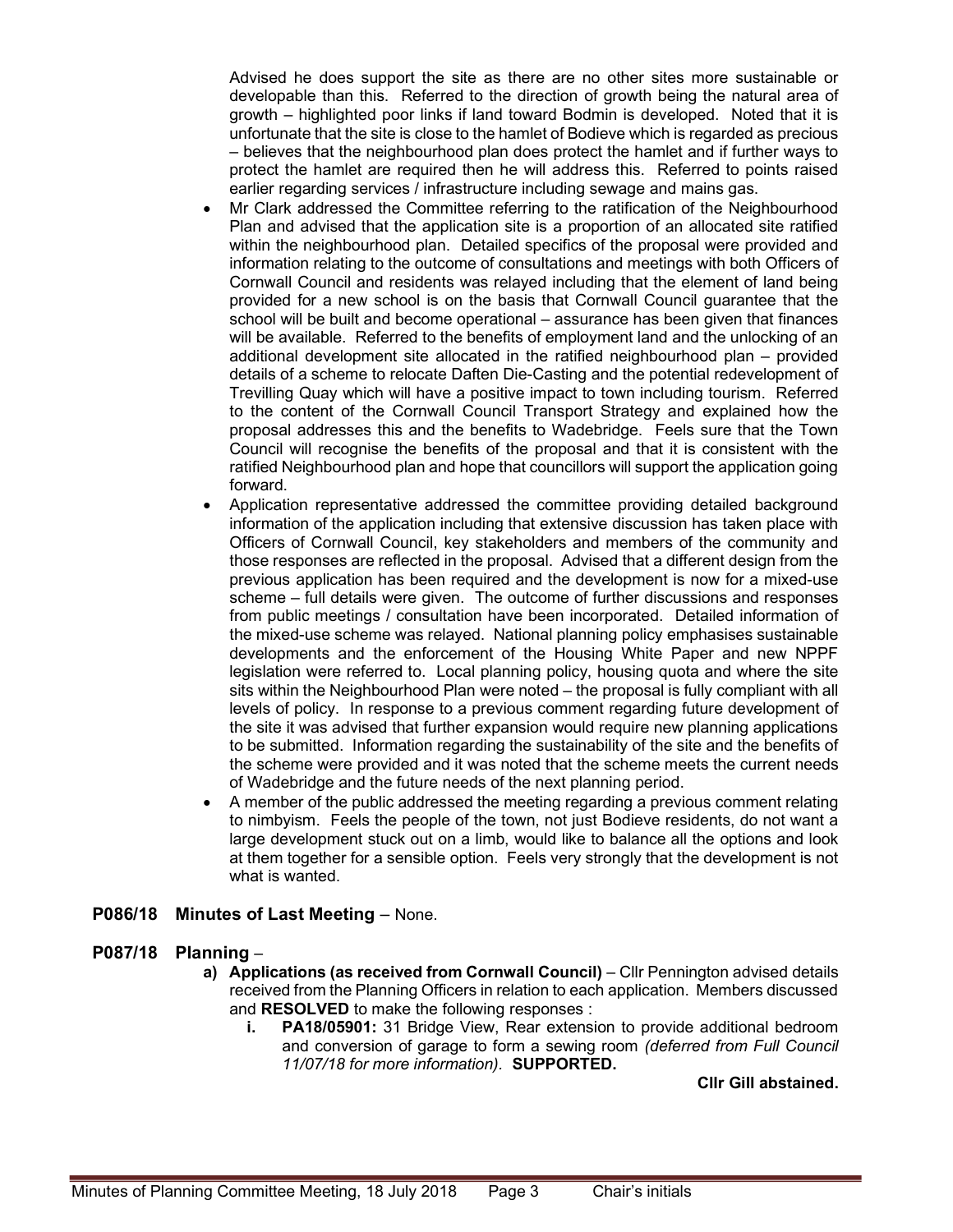ii. **EGLOSHAYLE PARISH : PA18/05209 :** Wyndthorpe Estates Ltd and Kier Living Ltd. Ball Meadow, Bodieve, Outline Planning Consent for residential development comprising up to 225 dwellings, a new link road between Ball Roundabout and B3314, new highway access, provision of a new pedestrian / cycle bridge over A39, new primary school, and associated infrastructure with associated access.

Committee members individually gave their comments both for and against the application. Comments made included;

- i. Concerns with infrastructure including the current sewage scheme which requires updating.
- ii. Appreciate that new development is difficult including this site and especially to Bodieve residents.
- iii. The new road element will address traffic issues in Bodieve.
- iv. Housing targets referred to sensible to locate in this area due to transport links.
- v. Unsure if issues regarding open space have been addressed or if a geophysical survey has been undertaken and a drainage plan is required.
- vi. Confirmation on the footbridge and cycle bridge required is this dependent on another application being accepted ? Not clear how this would work otherwise.
- vii. Opportunity for employment would benefit town for various reasons including job creation and new business opportunities.
- viii. Need to consider Bodieve residents comments and review comments being submitted to the planning portal.
- ix. Road may be useful but accepts the earlier comment made regarding impact to holiday makers which may prove negative.
- $x.$  Employment land is a good element but not within phase  $1$  concerns it may be at a cost of more development.
- xi. Concerns around open space and sewage more detail required given recent issues with the development at Bridge View.
- xii. Housing quota referred to noted that approximately 750 built or approved - accepts houses will be built but need to consider residents views and comments.
- xiii. Concerns that not yet seen responses from the Regulation 14 consultation. Important to know what residents want / do not want before submitting a comment.
- xiv. Regulation 14 analysis could change the emerging plan.
- xv. Have not yet listened to people of the town and required to do this as councillors – the Town Council must respond to what the town wants.
- xvi. Key pieces of information are still required including responses to the Neighbourhood Plan Regulation 14 consultation.
	- It was RESOLVED to defer the application to a Full Council meeting and once Members have been able to consider the Regulation 14 responses.
- iii. EGLOSHAYLE PARISH : (Original application, 10/05/17, for 146 dwellings) - PA17/03835 : Merriman Limited, Land North of Wadebridge Football Ground, Gonvena Hill, Construction of 143 dwellings, office building, erection of new sports club house, all-weather '3G' pitch and other sports pitches and facilities, associated shared car parking and new pedestrian access to primary school, open space and associated highway works.
	- Cllr Pennington advised that a revised design and access statement has been received.